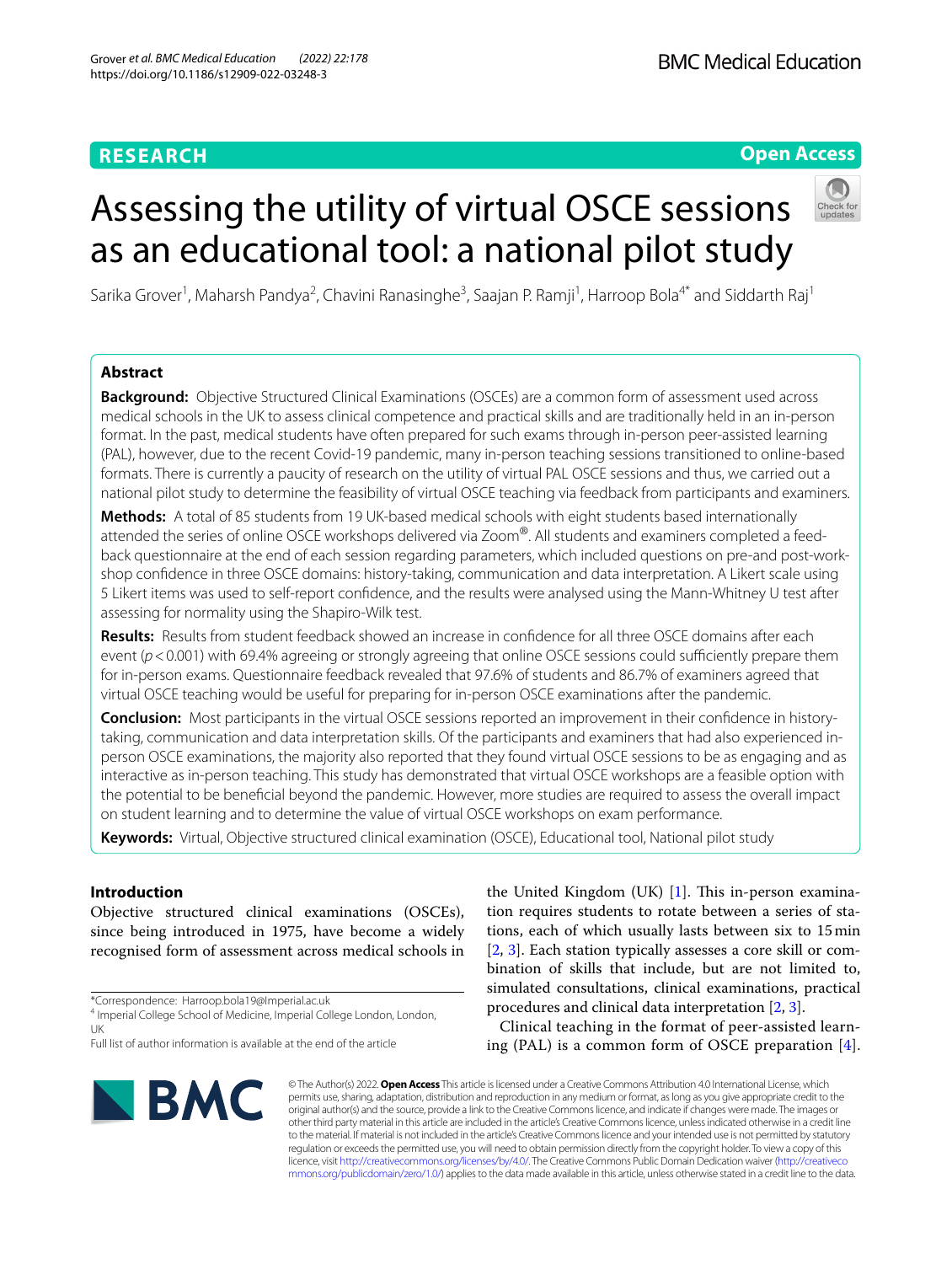Two separate studies assessing the efectiveness of inperson PAL OSCE teaching by Rashid et al. and Bevan et al. concluded that in-person PAL OSCE teaching was not only useful for all participants but signifcantly improved participant confdence with students stating that they felt 'better equipped' for their OSCEs [\[5](#page-5-4), [6](#page-5-5)].

The recent Coronavirus (COVID-19) pandemic has severely restricted the ability to organise and deliver in-person teaching, and many aspects of medical education have been forced to shift to online learning via platforms such as Zoom® as a way to reduce social contact [[7,](#page-5-6) [8](#page-5-7)]. Given the importance placed on OSCEs by medical schools, along with the fact that in-person OSCE teaching was not possible due to the ongoing pandemic, virtual sessions have served as a potentially viable alternative for delivering OSCE teaching.

One study by Prettyman et al. that involved the delivery of virtual OSCE teaching for nurse practitioner students in America stated that some key advantages in comparison to in-person teaching included: ease of attendance despite physical distance, practising and teaching relevant skills for virtual consultations for future virtual clinics and the ease of setup in comparison to in-person teaching [\[9](#page-5-8)].

Currently, there is a scarcity of research on the efectiveness of virtual OSCE teaching for medical students. Existing studies in the UK mainly focus on virtual OSCE teaching specifc to a given medical school [[4\]](#page-5-3). Therefore, while there is emerging literature on the trial and delivery of virtual OSCE teaching, there is still a paucity of evidence regarding the advantages and disadvantages in comparison to in-person OSCE teaching, specific to all medical students nationwide  $[10, 11]$  $[10, 11]$  $[10, 11]$  $[10, 11]$ .

During the height of the COVID-19 pandemic, a few medical schools opted to deliver fnal year OSCEs in a virtual format, while some choose to postpone or cancel them altogether  $[12]$  $[12]$ . However, with the UK easing COVID-19 restrictions, it is likely that in-person OSCE examinations are bound to resume nationwide, and hence we must reconsider whether virtual OSCE teaching has a role to play once the necessity for virtual teaching and examining diminishes.

Therefore, this pilot study aims to use post-intervention participant feedback to assess the feasibility of a nationally delivered virtual OSCE workshop by understanding participant confdence in the following domains: history taking, communication and data interpretation before and after the workshop. This study will look at factors such as engagement and interactivity of virtual OSCE workshops in comparison to in-person teaching and therefore identify the scope for future virtual OSCE teaching in a post-pandemic landscape.

## **Methods**

The methods in this study were performed following the STROBE guidelines for reporting observational studies, which include a checklist for cross-sectional studies [[13\]](#page-5-12).

## **Workshops**

The national OSCE teaching was delivered as a series of online workshops delivered on a weekly basis via Zoom® (Zoom Video Communications, USA), from February to March 2021 as a nationally organised student-led initiative. It was identified that there was a deficit in the availability of online structured OSCE teaching that supported the student experience with both practice and detailed feedback. Therefore, launching an OSCE workshop series was an appropriate medium to widen accessibility and utility to improve clinical practice. The sessions focused on practising common OSCE stations, including historytaking, communication and data interpretation skills. Sessions were delivered for each of the commonly examined specialities: cardiology, respiratory, gastroenterology, neurology and endocrinology.

In total, the series was composed of fve consecutive workshops, attended by 85 students distributed throughout. Each session had a total of six OSCE stations and consisted of two circuits with three stations per circuit. A single circuit composed of one history-taking station, one communication station and one data interpretation station, each of which was overseen by an assigned examiner. The examiners were clinical-year medical students at various medical schools across the UK and they led, facilitated and delivered feedback for their assigned station. The maximum number of students in each session was limited to 36 in order to ensure that the examiners were able to provide detailed and individualised feedback within the allocated time. The study was open to all students currently enrolled in a medical school, at any stage, either in the UK or abroad. Students voluntarily signed up for the workshops via an online application form, advertised through social media platforms, and were allocated to each session on a frst-come, frst-served basis.

The format remained the same for both the historytaking and communication stations. Resources were prepared in advance by the examiners and students were assigned pairs within their groups of six; each pair then took it in turn to practice a scenario. One student would take on the role of the patient while the other would serve as the active participant. The role of the student would alternate between the communication and history-taking stations, thereby giving students the opportunity to both practice skills and contribute to the feedback for their peers. Simultaneously, the examiners would review participant performance during the stations and provide individualised feedback, thereby opening space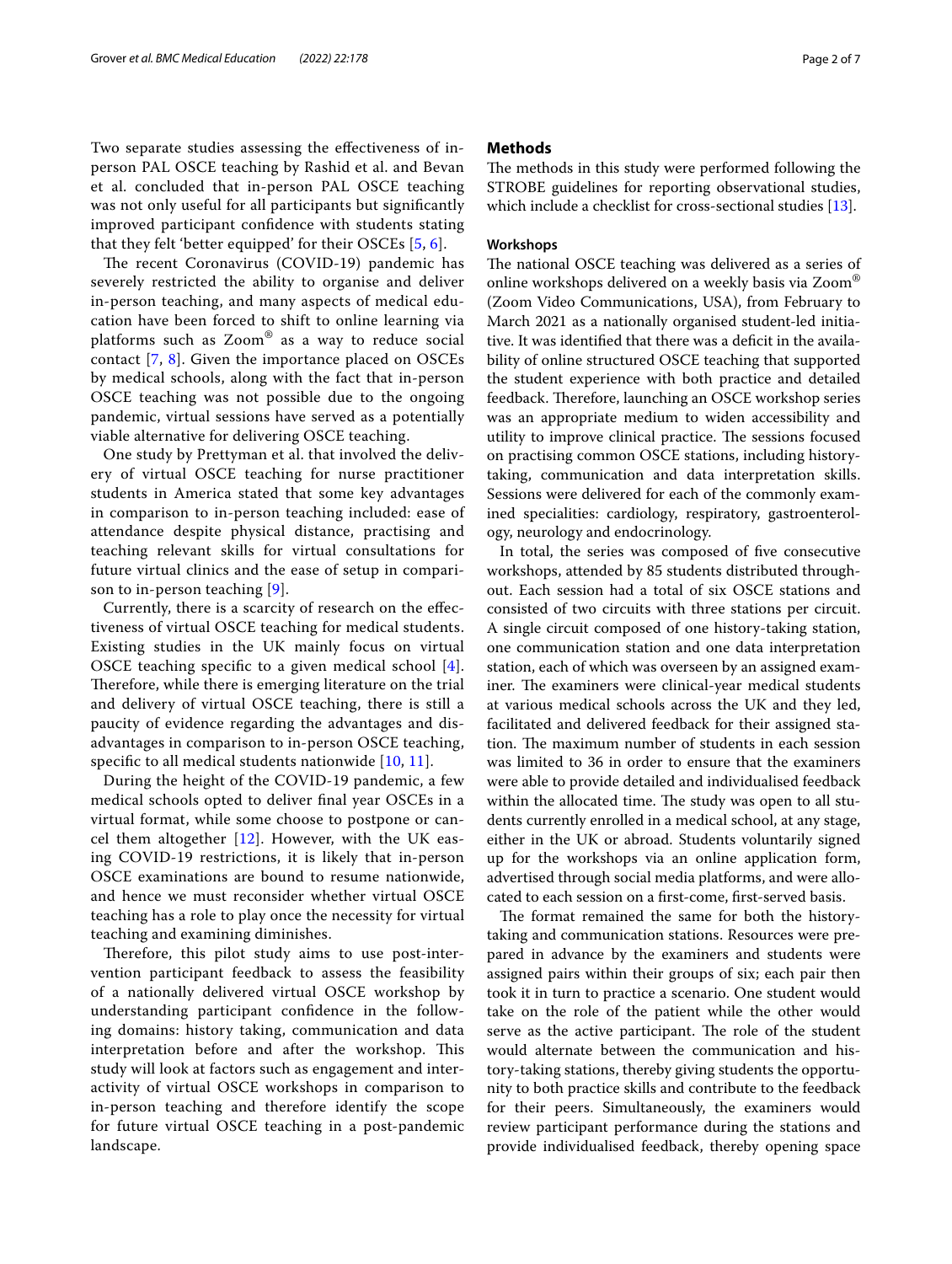for refection. At the end of each session, the examiners would collectively go over the predesigned mark scheme with each group of six with the aim of exploring how to approach a similar station. The data interpretation station was delivered in a group-teaching format, whereby the examiners discussed scenarios with the students and ofered methods, advice and tips on tackling a similar station in the exam.

## **Student feedback**

At the end of each workshop, each of the students was given a feedback questionnaire which asked those who had received previous in-person OSCE teaching, to state how strongly they agreed with the following: online OSCE teaching is as interactive, as engaging, as useful in enabling to them develop relevant clinical skills and providing constructive and helpful feedback. The questionnaire also asked all of the students to rank their confdence in history-taking, communication and data interpretation for that speciality before and after the session, which was graded on a 5-point range of Likert items where  $1=$  not confident at all and  $5=$ very confident. These items were chosen to quantify students' perceived confdence. Importantly, students were also asked whether they thought that online OSCE sessions would be useful in the post-pandemic phase.

## **Examiner feedback**

The examiners were given similar questionnaires asking them to state how strongly they agreed or disagreed with the same comparative statements regarding online and in-person OSCE teaching, and whether they felt that online-based OSCE teaching would be useful for learning after the pandemic.

#### **Statistical methods**

Attendees completed post-workshop questionnaires and data was collected regarding the demographics of the students and feedback of the workshops. Five-point Likert items were used to quantify the qualitative opinions and perceptions of students and examiners. The Shapiro-Wilk test was used to assess whether the data was normally distributed, and the Mann-Whitney U test was used to assess statistical diferences between nonparametric preand post-event responses.

## **Ethics**

This study involved no patients and consisted entirely of both preclinical and clinical medical students attending an undergraduate student-led workshop, requiring no medical or personal information. All participants in this study gave approval for their anonymous data to be used towards potential future research.

# **Results**

## **Students**

A total of 85 students attended the fve sessions with an average of 17 (range 10-22) students per session, of these students, 64 identified as female and 21 as male. These students included 57 (67.1%) clinical medical students and 28 (32.9%) pre-clinical medical students across 19 UK-based medical schools, with eight students attending from medical schools outside of the UK. This is demonstrated in Table [1](#page-2-0).

Students were asked if they had previously received inperson OSCE teaching at any point prior to the virtual event, to which 59 (69.4%) of students stated that they had. Of those who had received in-person OSCE teaching, 48 (81.4%) agreed or strongly agreed that virtual OSCE teaching was as engaging, 49 (83.1%) agreed or strongly agreed that it was as interactive and 48 (81.4%) agreed or strongly agreed that it enabled them to further develop and enhance their previous history-taking, communication and data interpretation skills. Finally, 52 (88.1%) students agreed or strongly agreed that OSCE teaching provided them with appropriate feedback on their performance for preparation of medical school OSCEs. This is shown in Table [2](#page-3-0).

Out of the total 85 participants, most students (69.4%) agreed or strongly agreed that online OSCE sessions could sufficiently prepare them for in-person OSCE examinations, and 83 (97.6%) students agreed that virtual OSCE teaching after the pandemic would be useful for preparation for medical school examinations.

The pre- and post- session confidence for all domains has been reported (Table [3](#page-3-1)) as well as the effect of the virtual OSCE teaching sessions on participants' confdence

<span id="page-2-0"></span>**Table 1** Baseline characteristics of participants attending the fve virtual OSCE sessions

| Parameter                                  | $N = 85$    |
|--------------------------------------------|-------------|
| Sex                                        |             |
| Female                                     | 64 (75.3%)  |
| Male                                       | 21 (24.7%)  |
| Prefer not to say                          | $0(0\%)$    |
| Stage of Training                          |             |
| Pre-clinical                               | 28 (32.9%)  |
| Clinical                                   | 56 (65.9%)  |
| Intercalating                              | $1(0.01\%)$ |
| Location of medical school                 |             |
| UK-based                                   | 77 (90.6%)  |
| International                              | 8 (0.10%)   |
| Received previous in-person OSCE teaching? |             |
| Yes                                        | 59 (69.4%)  |
| No                                         | 26 (30.6%)  |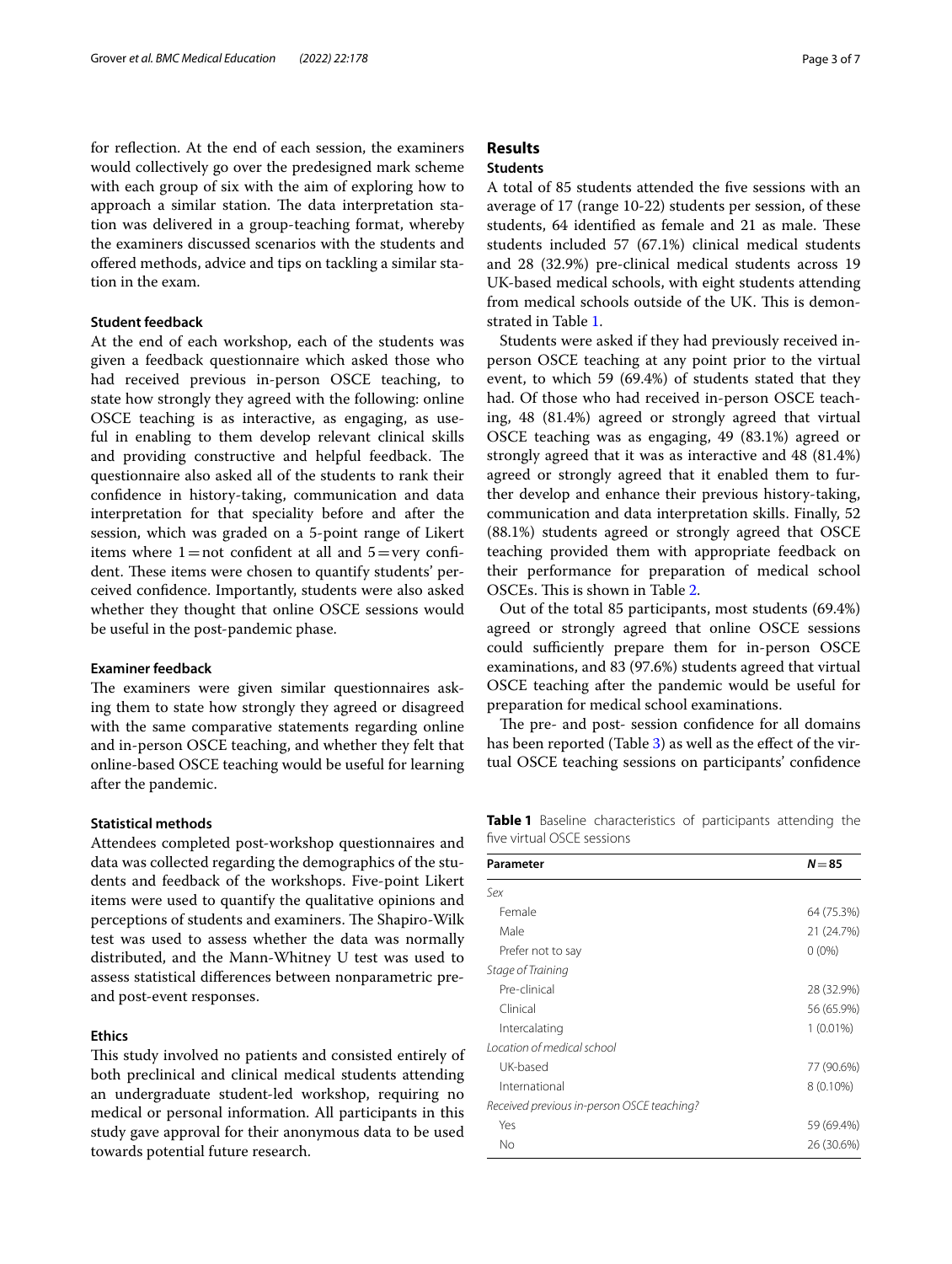which has also been reported with pre- and post-event medians along with statistical signifcance and efect sizes (Table [4\)](#page-3-2). This indicated that there was a statistically signifcant improvement in participants' confdence across all three OSCE domains as a result of attending the virtual OSCE sessions  $(p < 0.0001)$ .

#### **Examiners**

A total of 15 diferent examiners assisted in the virtual OSCE workshops with six examiners assisting in each workshop. The examiners consisted of 11 female and four male medical students in their clinical years across seven diferent UK-based medical schools. All examiners had previously undertaken an average of two formative OSCEs and one summative OSCE at their respective medical schools. Seven (46.7%) examiners had previous experience in delivering face-to-face OSCE teaching prior and all examiners had previously received either face-to-face OSCE teaching during medical school or small-scale virtual OSCE teaching prior to this workshop.

In comparison to the students that attended, 11 (73.3%) examiners agreed or strongly agreed that virtual OSCE teaching was as engaging as in-person OSCE teaching, and eight (53.3%) examiners agreed or strongly agreed that it was as interactive. Thirteen  $(86.7%)$  examiners agreed that virtual OSCE teaching after the pandemic would be useful for preparation for medical school examinations.

## **Discussion**

There has been a clear shift to online teaching as a result of the global COVID-19 pandemic, and virtual OSCE assessments organised by medical schools have been found to retain the same ability to assess communication skills, history-taking, clinical reasoning and formulating diferential diagnoses and management plans as traditional face-to-face teaching [[9\]](#page-5-8). Additional advantages over traditional in-person group teaching include the reduced travelling time, which could allow students to spend more time learning, whilst providing similar benefts to in-person teaching but in a more comfortable

<span id="page-3-0"></span>**Table 2** Frequency count of each Likert item as answered by participants on the topic of online versus in-person OSCE teaching  $(n=59)$ 

|                                                                                 | <b>Strongly</b><br>Disagree (Likert<br>item 1) | <b>Disagree</b><br>(Likert item<br>2) | <b>Neutral</b><br>(Likert item<br>3) | Agree (Likert item 4) | Strongly<br><b>Agree (Likert</b><br>item 5) |
|---------------------------------------------------------------------------------|------------------------------------------------|---------------------------------------|--------------------------------------|-----------------------|---------------------------------------------|
| Online OSCE teaching is as engaging                                             | 1 (1.7%)                                       | $3(5.1\%)$                            | 7(11.9%)                             | 32 (54.2%)            | 16 (27.1%)                                  |
| Online OSCE teaching is as interactive                                          | 1 (1.7%)                                       | 1(1.7%)                               | 8 (13.6%)                            | 34 (57.6%)            | 15 (25.4%)                                  |
| Online OSCE teaching enables me to develop clinical skills                      | $2(3.4\%)$                                     | $5(8.4\%)$                            | $4(6.8\%)$                           | 31 (52.5%)            | 17 (28.8%)                                  |
| Online OSCE teaching provides me with appropriate<br>feedback of my performance | 1 (1.7%)                                       | $1(1.7\%)$                            | $5(8.4\%)$                           | 31 (52.5%)            | 21 (35.6%)                                  |

<span id="page-3-1"></span>**Table 3** The pre- and post- session confdence rating for each OSCE domain as rated by participants using a Likert scale

| <b>OSCE Domain</b> | Not confident (Likert<br>item 1) |          | Slightly confident<br>(Likert item 2) |            | Somewhat confident<br>(Likert item 3) |            | Confident (Likert item 4) |            | <b>Very Confident</b><br>(Likert item 5) |            |
|--------------------|----------------------------------|----------|---------------------------------------|------------|---------------------------------------|------------|---------------------------|------------|------------------------------------------|------------|
|                    | Pre                              | Post     | Pre                                   | Post       | Pre                                   | Post       | Pre                       | Post       | Pre                                      | Post       |
| History Taking     | $2(2.4\%)$                       | $0(0\%)$ | 22 (25.9%)                            | $2(2.4\%)$ | 33 (38.8%)                            | 33 (38.8%) | 22 (25.9%)                | 55 (64.7%) | $6(7.1\%)$                               | 17 (20%)   |
| Communication      | 11 (12.9%)                       | $0(0\%)$ | 24 (28.2%)                            | $2(2.4\%)$ | 39 (45.9%)                            | 16 (18.8%) | 10 (11.2%)                | 55 (64.7%) | $(1.2\%)$                                | 12 (14.1%) |
| Data Analysis      | 11 (12.9%)                       | $0(0\%)$ | 27 (31.8%)                            | $2(2.4\%)$ | 36 (42.4%)                            | 15 (17.6%) | 10 (11.2%)                | 52 (61.2%) | 3(3.5%)                                  | 16 (18.8%) |

<span id="page-3-2"></span>

| Table 4 Effect of virtual OSCE teaching sessions on participants confidence with statistical significance and effect size (n = 85) |  |
|------------------------------------------------------------------------------------------------------------------------------------|--|
|------------------------------------------------------------------------------------------------------------------------------------|--|

| <b>OSCE Domain</b> | <b>Pre-session confidence</b> | <b>Post-session confidence</b> | P-value  | Effect size (r) |  |
|--------------------|-------------------------------|--------------------------------|----------|-----------------|--|
|                    | (median)                      | (median)                       |          |                 |  |
| History Taking     |                               |                                | < 0.0001 | 1.373748        |  |
| Communication      |                               |                                | < 0.0001 | 1.662572        |  |
| Data Analysis      |                               |                                | < 0.0001 | 1.747822        |  |

Likert scale was used to determine pre and post-session confidence such that  $1=$  not confident and  $5=$ very confident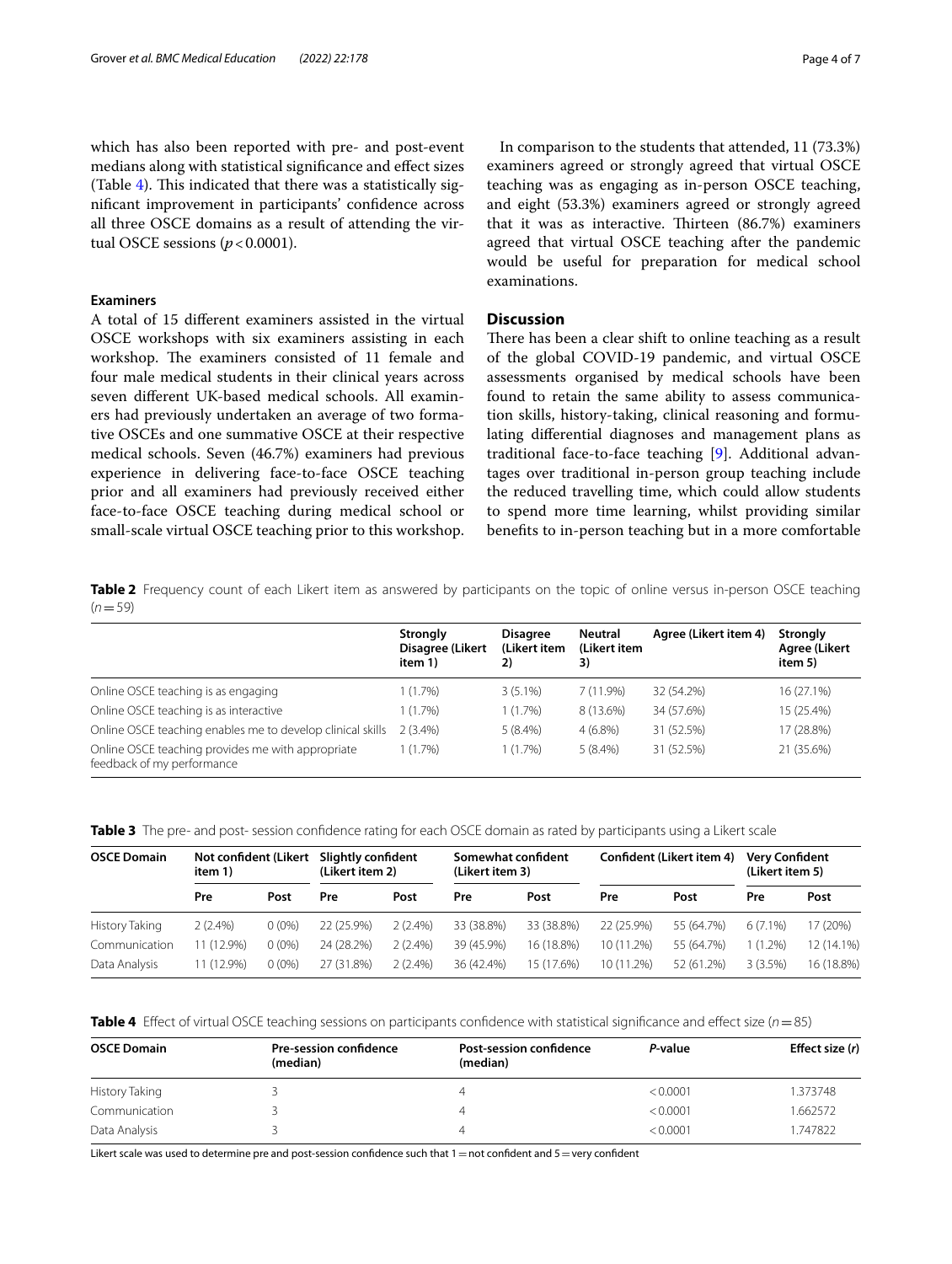environment [[14](#page-5-13)]. Virtual OSCE sessions also have the beneft of running larger and more regular sessions without physical constraints, such as booking rooms.

The overwhelmingly positive feedback received from students and the examiners indicated that this model of virtual mock OSCE delivery was likeable and feasible for both groups. As per the feedback, many students agreed or strongly agreed that the sessions were as interactive and engaging as in-person sessions, which is particularly important when considering the feasibility of shifting to an online format. Additionally, many agreed that online teaching would be useful for exam preparation, and this is further supported by the statistically signifcant improvement in confdence after these virtual sessions across all three domains: history-taking, communication and data-analysis (Table [3](#page-3-1)).

Moreover, studies running similar virtual OSCEs have shown that it is cost-efficient, useful and feasible in the current global situation with a potential role even in the post-pandemic phase [[15\]](#page-5-14). As our OSCE workshops were all online, we were able to reach students on an international level, thus providing students from across the world with the opportunity to participate and access resources that they may have otherwise been unable to reach if the sessions were run in-person.

Another potential beneft of this format was the peerled nature of the sessions, which could have helped examiners consolidate their own knowledge in a format that was perceived to be interactive, engaging and benefcial for OSCE preparation. This advantage has been demonstrated previously, where near-peer teaching has been shown to provide a mutually benefcial solution to all students involved, by consolidating knowledge for both tutors and tutees, whilst fostering confdence as educators [\[16\]](#page-5-15).

Additionally, a signifcant drawback of the virtual format was that students were unable to practise examination skills and practical procedures online, both of which are essential skills required for summative OSCEs and clinical practice. It is possible that future studies could try to assess the feasibility of adopting a hybrid format or utilising virtual sessions to practice examinations and procedures. Moreover, further studies that directly compare academic outcomes between in-person and virtual OSCE teaching sessions are required to understand if there are any signifcant diferences between the two teaching formats. Therefore, at present, it is not possible to comment on whether online teaching can fully replace clinical faceto-face teaching [\[14](#page-5-13), [17\]](#page-5-16).

Furthermore, although all fve sessions were deemed to be successful, there were further limitations. One was in regards to hosting sessions for larger groups of students. This was due mainly to internet connection issues, which led to audio lag and difficulty accessing online resources during both the station and feedback sessions. Similar issues have been highlighted within the literature [\[10](#page-5-9)], with a systematic review of medical education during the COVID-19 pandemic showing that virtual teaching poses unique challenges, including reduced student engagement compared to in-person sessions [\[18](#page-6-0)]. We anticipate that replicating our workshops on a larger scale would amplify these issues and would require more time, preparation and administrative power to overcome. Other studies have further emphasised how planning and preparation is key to the smooth running of virtual OSCEs [[10\]](#page-5-9). Further limitations were that the surveys, consisting of self-reported data, were completed by participants after the OSCE workshops to evaluate how they felt prior to the workshops. This is not a true pre- and post- survey as the participants only completed one survey after the intervention, which could have led to participants' responses being impacted by recall bias, particularly with perceptions and opinions prior to the workshops. Additionally, there is an element of volunteer bias due the self-selective nature of recruiting participants. Moreover, the results are also afected by attrition bias as not every participant was able to answer the question comparing online teaching with in-person teaching as only 59 out of the 85 participants had previously attended in-person OSCE teaching, however, all participants answered the remaining questions. The aforementioned limitations, however, do decrease the ability to generalise the results from this study to a wider student population [\[19\]](#page-6-1). Moving forwards, overcoming these issues could be achieved by incorporating guidance from published literature on how to run virtual OSCEs by building on the lessons learnt from other organisations that have created similar online teaching programmes [\[11](#page-5-10), [20\]](#page-6-2). Moreover, in future studies, in order to evaluate the value of virtual OSCE workshops, evaluation of students' exam performances before and after would need to be undertaken. This would assess students' learning and knowledge and whether these virtual OSCE sessions would significantly impact exam results.

## **Conclusion**

In summary, this national pilot study has demonstrated that virtual OSCE workshops are a feasible alternative to in-person OSCE teaching with the potential to continue to be benefcial beyond the pandemic. Of those who had also experienced in-person OSCE teaching, the peerled virtual OSCE sessions were deemed, by the majority of students and examiners alike, to be interactive and engaging, with the majority of those students reporting an improvement in confdence in history-taking, communication and data interpretation skills. The majority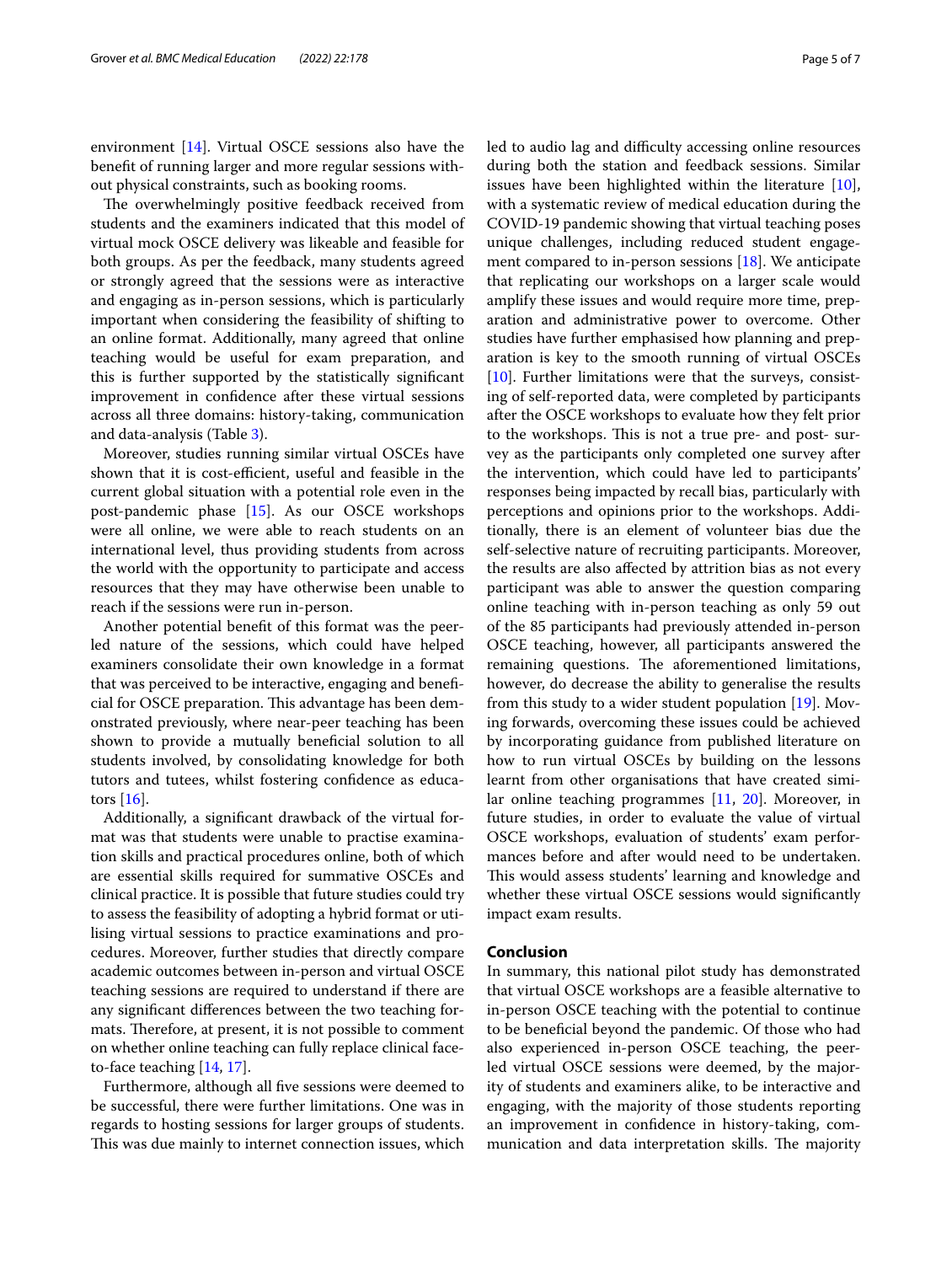## **Supplementary Information**

The online version contains supplementary material available at [https://doi.](https://doi.org/10.1186/s12909-022-03248-3) [org/10.1186/s12909-022-03248-3](https://doi.org/10.1186/s12909-022-03248-3).

<span id="page-5-17"></span>**Additional fle 1.**

**Additional fle 2.**

**Additional fle 3.**

#### **Acknowledgements**

Not applicable.

#### **Authors' contributions**

SG, MP and CR conceptualised the idea, organised and created the online workshop events. The resources used for teaching in each workshop were created by SG, MP, CR and SPR. SG and MP created the questionnaire for both the students and examiners. SG, MP and SR reviewed the data and performed statistical analysis. SG, MP, CR, SPR and HB coordinated and equally contributed to writing the manuscript. SR oversaw, reviewed and edited the manuscript. All authors read and approved the fnal manuscript for submission. Conceptualization: SG, MP and CR. Methodology: SG, MP and CR. Investigation: SG, MP and CR. Visualization: SG, MP and CR. Formal analysis: SG, MP and CR. Writing – Original Draft: SG, MP, CR, SPR and HB. Writing – Review and Editing: SG and SR. Supervision: SR. Project Administration: SR.

#### **Funding**

The authors did not receive any support or funding from any organization for the submitted work.

#### **Availability of data and materials**

The raw data that support the fndings of this study has been provided in a [supplementary fle](#page-5-17) in addition to this manuscript and is available by the corresponding author on reasonable request to any reader or scientist who wishes to use the data for non-commercial purposes and maintain the confdentiality.

#### **Declarations**

## **Ethics approval and consent to participate**

Ethical approval was not required for this study as deemed by the University College London (UCL) Ethics committee. All methods were performed in accordance with the relevant quidelines and regulations. The methods in this study were performed following the STROBE guidelines for reporting observational studies, which include a checklist for cross-sectional studies. All participants gave their informed consent for their feedback to be involved in this study.

#### **Consent for publication**

Not applicable.

#### **Competing interests**

All authors certify that they have no affiliations with or involvement in any organization or entity with any fnancial interest or non-fnancial interest in the subject matter or materials discussed in this manuscript.

#### **Author details**

<sup>1</sup>GKT School of Medicine, King's College London, London, UK. <sup>2</sup>Centre for Medical Education, School of Medicine, Cardiff University, Cardiff, UK. <sup>3</sup>University College London Medical School, University College London, London,

UK. 4 Imperial College School of Medicine, Imperial College London, London, UK.

Received: 11 August 2021 Accepted: 8 March 2022

#### **References**

- <span id="page-5-0"></span>Harden RM, Stevenson M, Downie WW, Wilson GM. Assessment of clinical competence using objective structured examination. Br Med J. 1975;1(5955):447–51.<https://doi.org/10.1136/bmj.1.5955.447>.
- <span id="page-5-1"></span>2. Queen's University Belfast. OSCE training - what are OSCEs? 2021. Available from: [https://www.med.qub.ac.uk/osce/background\\_What.html.](https://www.med.qub.ac.uk/osce/background_What.html) Accessed 4 June 2021.
- <span id="page-5-2"></span>3. University of Liverpool. Introduction to OSCEs. 2021. Available from: <https://www.liverpool.ac.uk/medicine/osce/introductiontoosces/>. Accessed 4 June 2021.
- <span id="page-5-3"></span>4. Khan R, Payne MWC, Chahine S. Peer assessment in the objective structured clinical 21examination: a scoping review. Med Teach. 2017;39(7):745–56. <https://doi.org/10.1080/0142159X.2017.1309375>.
- <span id="page-5-4"></span>5. Rashid MS, Sobowale O, Gore D. A near-peer teaching program designed, developed and delivered exclusively by recent medical graduates for fnal year medical students sitting the fnal objective structured clinical examination (OSCE). BMC Med Educ. 2011;11:11. [https://doi.org/10.1186/](https://doi.org/10.1186/1472-6920-11-11) [1472-6920-11-11](https://doi.org/10.1186/1472-6920-11-11).
- <span id="page-5-5"></span>6. Bevan J, Russell B, Marshall B. A new approach to OSCE preparation - PrOSCEs. BMC Med Educ. 2019;19(1):126. [https://doi.org/10.1186/](https://doi.org/10.1186/s12909-019-1571-5) [s12909-019-1571-5.](https://doi.org/10.1186/s12909-019-1571-5)
- <span id="page-5-6"></span>Mian A, Khan S. Medical education during pandemics: a UK perspective. BMC Med. 2020;18(1):100. [https://doi.org/10.1186/s12916-020-01577-y.](https://doi.org/10.1186/s12916-020-01577-y)
- <span id="page-5-7"></span>8. Daniel M, Gordon M, Patricio M, et al. An update on developments in medical education in response to the COVID-19 pandemic: a BEME scoping review: BEME guide no. 64. Med Teach. 2021;43(3):253–71. [https://doi.](https://doi.org/10.1080/0142159X.2020.1864310) [org/10.1080/0142159X.2020.1864310](https://doi.org/10.1080/0142159X.2020.1864310).
- <span id="page-5-8"></span>9. Prettyman AV, Knight EP, Allison TE. Objective structured clinical examination from virtually anywhere! J Nurse Pract. 2018;14(8):e157–63. [https://](https://doi.org/10.1016/j.nurpra.2018.05.007) [doi.org/10.1016/j.nurpra.2018.05.007](https://doi.org/10.1016/j.nurpra.2018.05.007).
- <span id="page-5-9"></span>10. Hannan TA, Umar SY, Rob Z, Choudhury RR. Designing and running an online Objective Structured Clinical Examination (OSCE) on Zoom: a peer-led example. Med Teach. 2021;43(6):651–5. [https://doi.org/10.1080/](https://doi.org/10.1080/0142159X.2021.1887836) [0142159X.2021.1887836](https://doi.org/10.1080/0142159X.2021.1887836).
- <span id="page-5-10"></span>11. Hopwood J, Myers G, Sturrock A. Twelve tips for conducting a virtual OSCE. Med Teach. 2021;43(6):633–6. [https://doi.org/10.1080/0142159X.](https://doi.org/10.1080/0142159X.2020.1830961) [2020.1830961](https://doi.org/10.1080/0142159X.2020.1830961).
- <span id="page-5-11"></span>12. Blythe J, Patel NSA, Spiring W, et al. Undertaking a high stakes virtual OSCE ("VOSCE") during Covid-19. BMC Med Educ. 2021;21:221. [https://](https://doi.org/10.1186/s12909-021-02660-5) [doi.org/10.1186/s12909-021-02660-5](https://doi.org/10.1186/s12909-021-02660-5).
- <span id="page-5-12"></span>13. von Elm E, Altman DG, Egger M, et al. The strengthening the reporting of observational studies in epidemiology (STROBE) statement: guidelines for reporting observational studies. J Clin Epidemiol. 2008;61(4):344–9. [https://doi.org/10.1016/j.jclinepi.2007.11.008.](https://doi.org/10.1016/j.jclinepi.2007.11.008)
- <span id="page-5-13"></span>14. Dost S, Hossain A, Shehab M, Abdelwahed A, Al-Nusair L. Perceptions of medical students towards online teaching during the COVID-19 pandemic: a national cross-sectional survey of 2721 UK medical students. BMJ Open. 2020;10(11):e042378. [https://doi.org/10.1136/bmjop](https://doi.org/10.1136/bmjopen-2020-042378) [en-2020-042378](https://doi.org/10.1136/bmjopen-2020-042378).
- <span id="page-5-14"></span>15. Arrogante O, López-Torre EM, Carrión-García L, Polo A, Jiménez-Rodríguez D. High-Fidelity virtual objective structured clinical examinations with standardized patients in nursing students: an innovative proposal during the COVID-19 pandemic. Healthcare (Basel). 2021;9(3):355. [https://doi.](https://doi.org/10.3390/healthcare9030355) [org/10.3390/healthcare9030355.](https://doi.org/10.3390/healthcare9030355)
- <span id="page-5-15"></span>16. Cash T, Brand E, Wong E, Richardson J, Athorn S, Chowdhury F. Near-peer medical student simulation training. Clin Teach. 2017;14(3):175–9. [https://](https://doi.org/10.1111/tct.12558) [doi.org/10.1111/tct.12558](https://doi.org/10.1111/tct.12558).
- <span id="page-5-16"></span>17. Hameed T, Husain M, Jain SK, Singh CB, Khan S. Online medical teaching in COVID-19 era: experience and perception of undergraduate students. Maedica (Bucur). 2020;15(4):440–4. [https://doi.org/10.26574/maedica.](https://doi.org/10.26574/maedica.2020.15.4.440) [2020.15.4.440](https://doi.org/10.26574/maedica.2020.15.4.440).